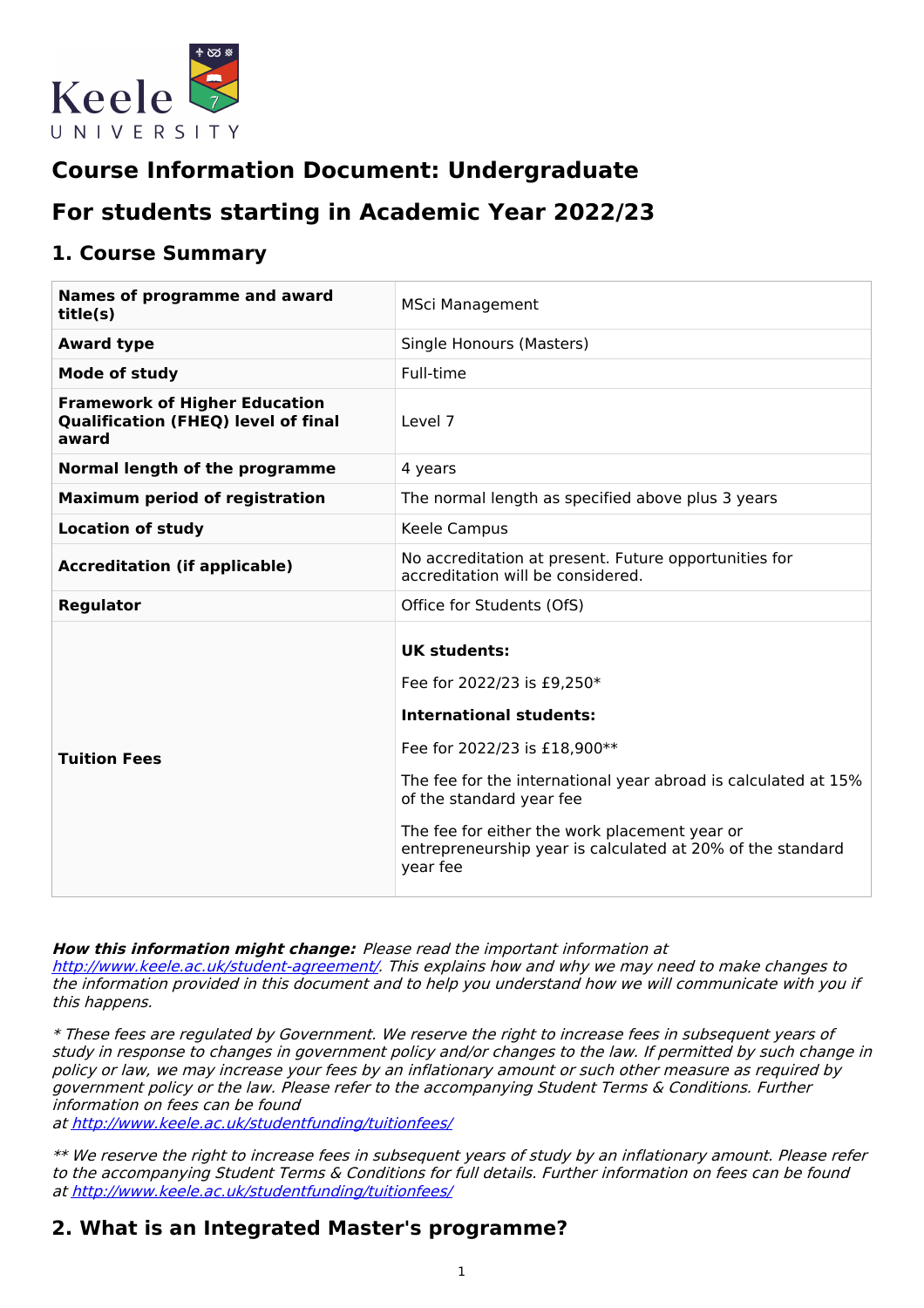Integrated master's awards - which are common in science, mathematics and engineering - are delivered through a programme that combines study at the level of a bachelor's degree with honours with study at master's level. As such, a student graduates with a master's degree after a single four-year programme of study.

## **3. Overview of the Programme**

The Integrated Masters in Management programme has been designed to build on the unique offering of Keele Business School and to maximise opportunities for experiential and personalised learning.

The mission of Keele Business School (KBS) is to prepare responsible global citizens to become the next generation of professional and business leaders. We develop talent, broaden horizons and harness new technologies so that our graduates will go on to manage and lead with confidence in dynamic, unpredictable, complex and diverse workplaces and social environments. We benefit from the co-location of KBS with the Smart Innovation Hub, an incubation space that offers opportunities for entrepreneurs to grow their businesses through collaboration with our leading academics, talented students, and other like-minded businesses. Our six educational pillars - creativity, innovation, enterprise, sustainability, ethical and inclusive practices, digital fluency - underpin our mission and provide a scaffold for the Integrated Masters in Management.

Over four years of study, you'll be able to tailor your programme, including progressive experiential activity, culminating in a Master's degree qualification. Experiential opportunities come thick and fast in years 2 and 3 with options for semesters abroad, work placements, entrepreneurship project, and consulting projects. The programme offers the flexibility for you to design your own programme, follow pathways of learning taking in modules from KBS and the wider University to build knowledge and skills in preparation for your final (4th) year research/applied dissertation, and to match your interests and career aspirations. As part of these pathways, you can choose to foreground any of the six educational pillars of KBS or opt for a broad introduction to all pillars. Likewise, you may consolidate your learning around specific management disciplines, or choose a more interdisciplinary approach that exposes you to different viewpoints from management and beyond.

The Integrated Masters in Management equips you with a broad knowledge of management concepts, theories and techniques. It offers a critical understanding of the role and impact of organisations and their value chains on society and the environment. It develops your cognitive, intellectual and practical skills to succeed within the contemporary work market. It not only offers opportunities for experiential learning, but through access to modules beyond KBS also allows you to draw insights from complementary disciplines to better understand organisations and the environment in which organisations work.

KBS will be completing an undergraduate review of modules during 20/21, for implementation in 22/23 and so there is likely to be changes to the modules on offer in subsequent years.

## **4. Aims of the programme**

The broad aims of the programme are to enable you to:

- Understand, evaluate and critically reflect on a range of concepts, theories and techniques relevant to contemporary developments in management;
- Acquire a critical understanding of the role and impact of organisations and their value chains on society and the environment, across sectors and at a regional, national and international level;
- Develop a range of cognitive, intellectual and practical skills through engagement in a progressive series of problem-based learning opportunities in the classroom and beyond;
- Engage in enrichment and experiential opportunities such as work placements, study abroad and working on live projects;
- Personalise their learning with tailored progressive pathways preparing them for employment or further academic study;
- Evaluate and apply methods of social scientific research and appreciate the limitations of different methodologies; and
- Develop an ability to draw insights from relevant complementary disciplines in order to explore and better understand organisations and work.

## **5. What you will learn**

The intended learning outcomes of the programme (what students should know, understand and be able to do at the end of the programme), can be described under the following headings:

- Subject knowledge and understanding
- Subject specific skills
- Key or transferable skills (including employability skills)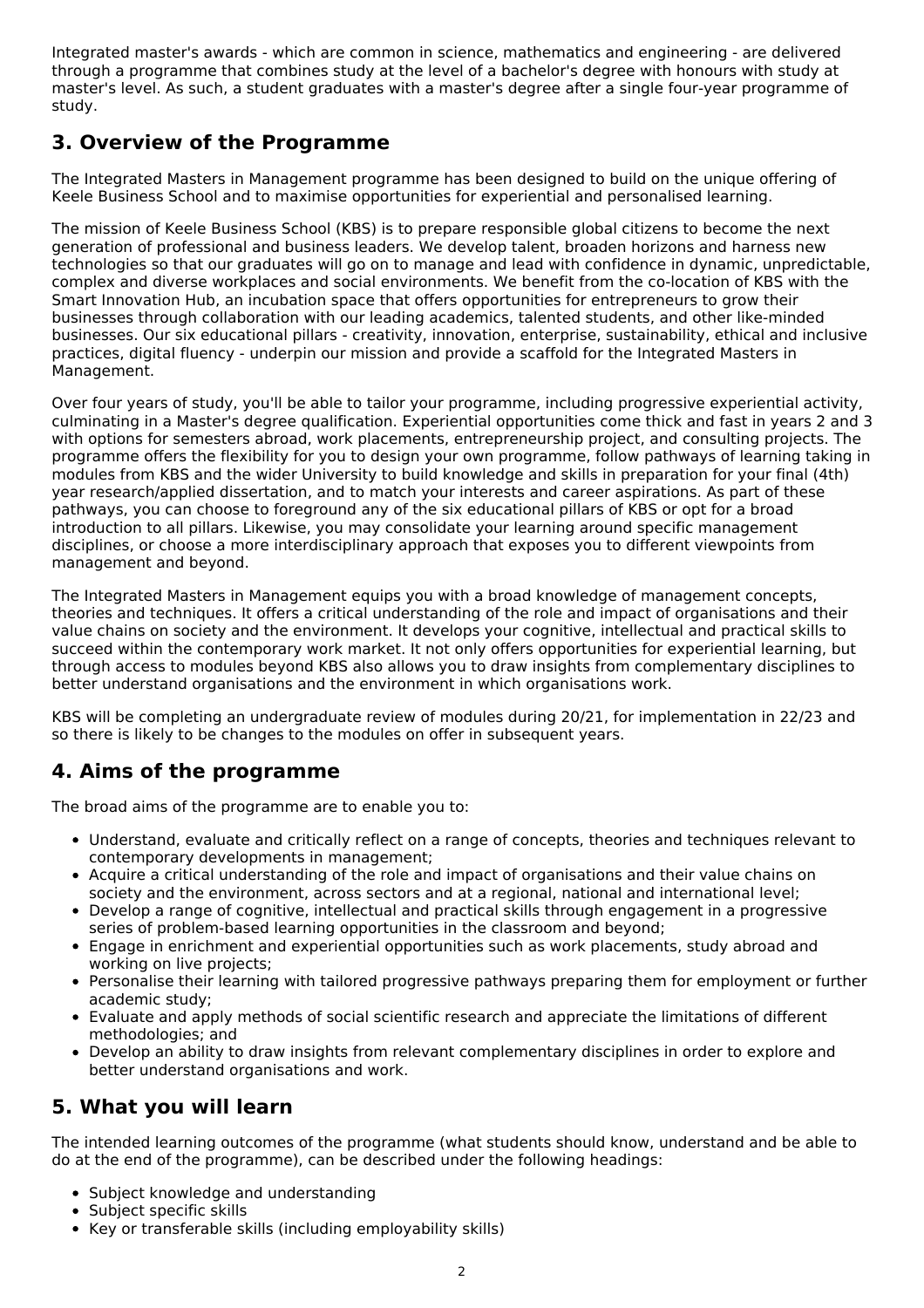### **Subject knowledge and understanding**

Successful students will be able to demonstrate knowledge and understanding of:

- Sociological and management approaches to the study of organisations;
- The role of activity and impacts of managers and the people they employ, their operations and strategies within and extending beyond the organisation; and
- Wider issues that affect or are affected by the environment in which organisations operate, such as: globalisation; sustainability; inclusivity and ethics; innovation; and digitalisation.

### **Subject specific skills**

Successful students will be able to:

- Use a variety of concepts, theories, tools and techniques to analyse contemporary developments in management in a regional, national and international contexts;
- Apply cognitive, intellectual and practical skills to authentic, problem-based management challenges in the classroom and beyond through experiential learning opportunities; and
- Evaluate and apply methods of social scientific research and appreciate the limitations of different methodologies.

#### **Key or transferable skills (including employability skills)**

Successful students will be able to:

- Communicate information, together with analysis, argument and commentary, in a form appropriate to the intended audience;
- Work effectively both as an individual and as part of a group or a team, recognising and respecting the viewpoints of others and developing understanding and awareness of leadership styles and their impacts upon projects; and
- Demonstrate and sustain effective approaches to learning and study, including time management, flexibility, creativity, intellectual integrity and professional management skills.

### **Keele Graduate attributes**

Engagement with this programme will enable you to develop your intellectual, personal and professional capabilities. At Keele, we call these our ten Graduate Attributes and they include independent thinking, synthesizing information, creative problem solving, communicating clearly, and appreciating the social, environmental and global implications of your studies and activities. Our educational programme and learning environment is designed to help you to become a well-rounded graduate who is capable of making a positive and valued contribution in a complex and rapidly changing world, whichever spheres of life you engage in after your studies are completed.

Further information about the Keele Graduate Attributes can be found here: <http://www.keele.ac.uk/journey/>

## **6. How is the programme taught?**

Learning and teaching methods used on the programme vary according to the subject matter and level of the module. They include the following:

- **Traditional lectures** accompanied by suggested reading for independent study, intended to provide a core framework of subject knowledge on which a systematic understanding of major principles can be built. Some lecture classes may feature activities such as mock auctions, quizzes that involve voting, or other interactive activities.
- **Tutor-led seminars** where students contribute to or lead a discussion on key topics or make a presentation on a specific point so as to develop critical thinking and permit the reflective individual expression of that core understanding.
- **Problem-based tutorials** (often based on scenarios rooted in the real world) in which students are expected to offer answers or solutions to previously provided problems but which also offer opportunity for students to direct specific questions to tutors and develop better understanding of the issues in question. These tutorials enable students to acquire and refine key accounting skills.
- **Practical, computer laboratory based classes** where students acquire the hands-on skills associated with describing, analysing and interpreting business data. For example, our computer laboratories are equipped with Bloomberg information terminals and Sage accounting software allowing students to interact with real world data and situations.
- **Directed independent study** where students are referred to specific materials or asked to research and find information independently, which may extend to undertaking an independent research project under the supervision of an experienced tutor.
- **Online self-study** exercises using the University's virtual learning environment (KLE). The KLE gives students easy access to a wide range of resources and research tools and permits the use of online discussion, quizzes and 'blogs' in teaching and learning whilst permitting students to develop improved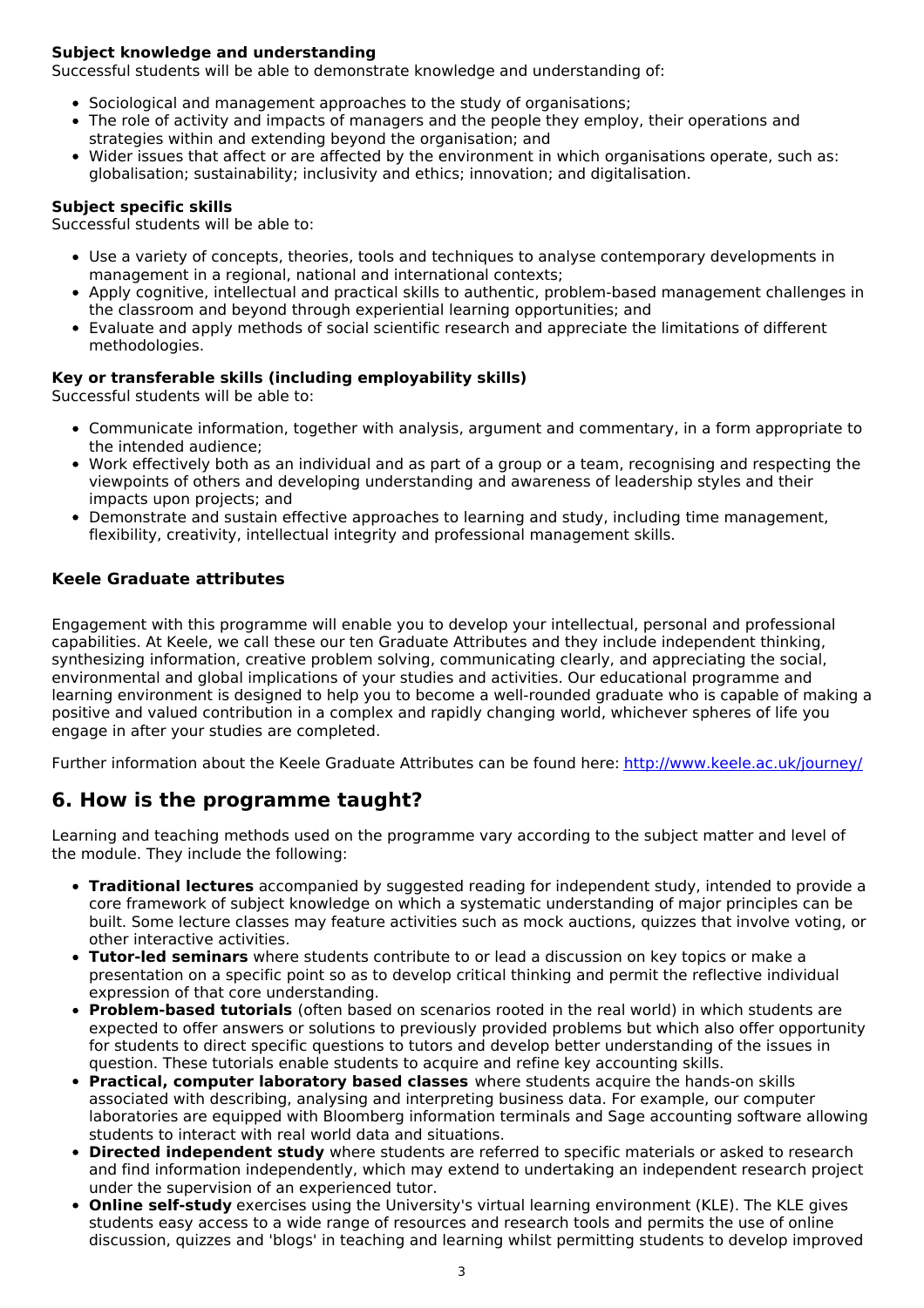IT knowledge.

From year two, you can choose to engage in experiential opportunities including:

- A **consultancy project**, where you develop and apply your knowledge and skills within an organisation. You will work for 8-12 weeks on a consultancy project for an organisation chosen by KBS.
- A **placement project**, where it is your responsibility, with the support of KBS' Placement Officer, to find and secure a short placement lasting between 8-12 weeks. During the placement you will be expected to work on an extended project on behalf of the organisation while based within the organisation.
- An **entrepreneurship project,** which offers you time and space to develop your own business idea. You will have access to the Smart Innovation Hub and over the 12 weeks you will be expected to work on a portfolio of evidence to present to academics and external stakeholders.
- A **study abroad semester** where you will undertake a suite of modules offered by the visiting institution in line with your aspirations and interests, and commensurate with 60 credit of modules at KBS.
- In your fourth year, the **research dissertation** uses the knowledge and skills from the programme to undertake an original extended piece of research, which can be applied in nature.

Apart from these formal activities, students are also provided with regular opportunities to talk through particular areas of difficulty, and any special learning needs they may have, with their Personal Tutors or module lecturers on a one-to-one basis.

These learning and teaching methods enable students to achieve the learning outcomes of the programme in a variety of ways. For example:

- Lectures and independent study allow students to gain a systematic knowledge and understanding of contemporary challenges in management and the role of organisations and their value chains;
- Tutor led seminars, problem based tutorials and computer lab classes invite students to apply their knowledge and skills from the programme to problem based management challenges. These opportunities allow students to ask questions about and suggest answers to management challenges in a responsible way; to present - and get feedback on - their own ideas to academics, external stakeholders and peers using appropriate channels of communication.
- Directed independent study and online self study encourage students to take responsibility for their own learning. Enquiry based learning is based on the idea that knowledge acquired is better retained.
- Experiential learning opportunities allow students to develop and apply their knowledge in a manner akin to 'authentic mastery': not just knowing what you know, but applying what you know.

## **7. Teaching Staff**

The Integrated Masters in Management is delivered by Keele Business School. KBS staff have extensive teaching, research and work experience in their respective fields. KBS academics are supported by practitioners who provide guest lectures, case studies, problem based tasks, and who oversee assessments. Most permanent staff have PhDs or other higher degrees or professional qualifications. All staff members have teaching qualifications - or are working toward them - and engage in continuing professional development as academic teachers. Dedicated administrative support is also provided.

The School maintains a strong commitment to excellence and innovation in teaching and research. Teaching is informed by research with teaching staff presenting and publishing academic papers at national and international conferences, in books and in internationally ranked journals. All members of staff seek to ensure that module content represents up to date research, including the results of their own research.

The University will attempt to minimise changes to our core teaching teams, however, delivery of the programme depends on having a sufficient number of staff with the relevant expertise to ensure that the programme is taught to the appropriate academic standard.

Staff turnover, for example where key members of staff leave, fall ill or go on research leave, may result in changes to the programme's content. The University will endeavour to ensure that any impact on students is limited if such changes occur.

## **8. What is the structure of the programme?**

The academic year runs from September to June and is divided into two semesters. The number of weeks of teaching will vary from course to course, but you can generally expect to attend scheduled teaching sessions between the end of September and mid- December, and from mid-January to the end of April. Our degree courses are organised into modules. Each module is usually a self- contained unit of study and each is usually assessed separately with the award of credits on the basis of 1 credit  $= 10$  hours of student effort. An outline of the structure of the programme is provided in the tables below.

There are three types of module delivered as part of your programme. They are: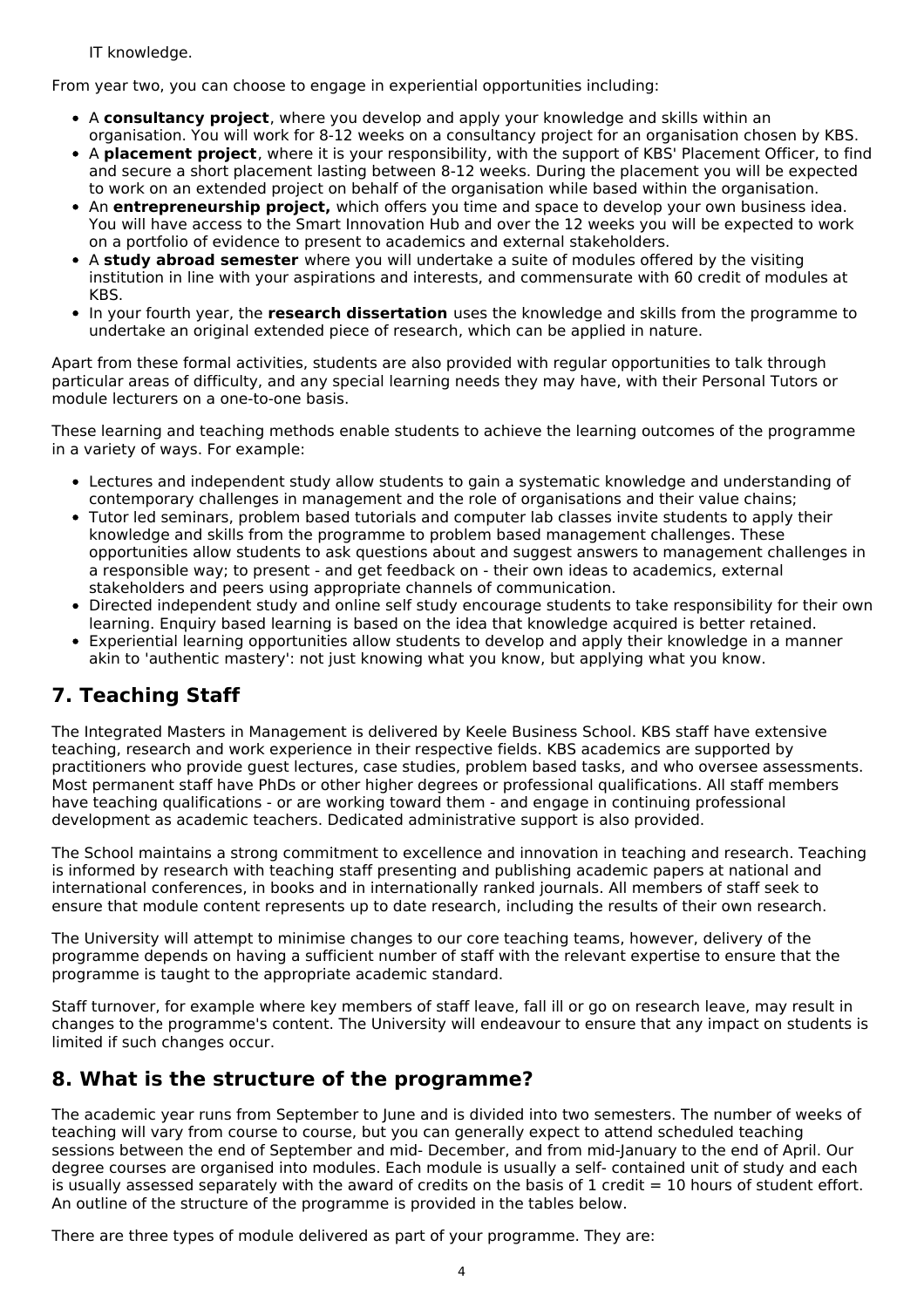- Compulsory modules a module that you are required to study on this course;
- Optional modules these allow you some limited choice of what to study from a list of modules;
- Elective modules (Global Challenge Pathways at Level 4) a choice of modules from different subject areas within the University that count towards the overall credit requirement but not the number of subject-related credits.

A summary of the credit requirements per year is as follows, with a minimum of 90 subject credits (compulsory plus optional) required for each year.

For further information on the content of modules currently offered, including the list of elective modules, please visit: <https://www.keele.ac.uk/recordsandexams/modulecatalogue/>

| Year    |                   | <b>Optional</b> |     | <b>Electives</b> |     |
|---------|-------------------|-----------------|-----|------------------|-----|
|         | <b>Compulsory</b> | Min             | Max | Min              | Max |
| Level 4 | 30                | 75              | 90  | 0                | 15  |
| Level 5 | 60                | 30              | 60  | 0                | 30  |
| Level 6 | 60                | 30              | 60  | 0                | 30  |
| Level 7 | 75                | 45              | 45  | 0                | 0   |

## **Module Lists**

### **Level 4**

### **Compulsory modules - Students take 30 credits of compulsory modules.**

Students take 90 credits of optional modules from KBS and beyond, including 15 credits from a Global Challenge Pathway.

| <b>Compulsory modules</b>      | <b>Module Code</b> | <b>Credits</b> | <b>Period</b> |
|--------------------------------|--------------------|----------------|---------------|
| Management in Context          | MAN-10018          | 15             | Semester 1    |
| Managing in a changing society | MAN-10030          | 15             | Semester 2    |

| <b>Optional modules</b>                                  | <b>Module Code</b> | <b>Credits</b> | <b>Period</b> |
|----------------------------------------------------------|--------------------|----------------|---------------|
|                                                          |                    |                |               |
| Quantitative Methods I                                   | ECO-10026          | 15             | Semester 1    |
| <b>Introductory Microeconomics</b>                       | ECO-10028          | 15             | Semester 1    |
| <b>Foundations of Human Resource</b><br>Management       | HRM-10007          | 15             | Semester 1    |
| <b>Accounting Principles</b>                             | MAN-10015          | 15             | Semester 1    |
| <b>Marketing Principles</b>                              | MAN-10019          | 15             | Semester 1    |
| <b>Global Business Environment</b>                       | MAN-10022          | 15             | Semester 1    |
| Quantitative Methods II                                  | ECO-10027          | 15             | Semester 2    |
| <b>Introductory Macroeconomics</b>                       | ECO-10029          | 15             | Semester 2    |
| Introduction to International Business                   | MAN-10023          | 15             | Semester 2    |
| <b>Financial Accounting</b>                              | MAN-10024          | 15             | Semester 2    |
| <b>Multinational Enterprise Business</b><br>Perspectives | MAN-10026          | 15             | Semester 2    |
| Consumer Behaviour 1                                     | MAN-10031          | 15             | Semester 2    |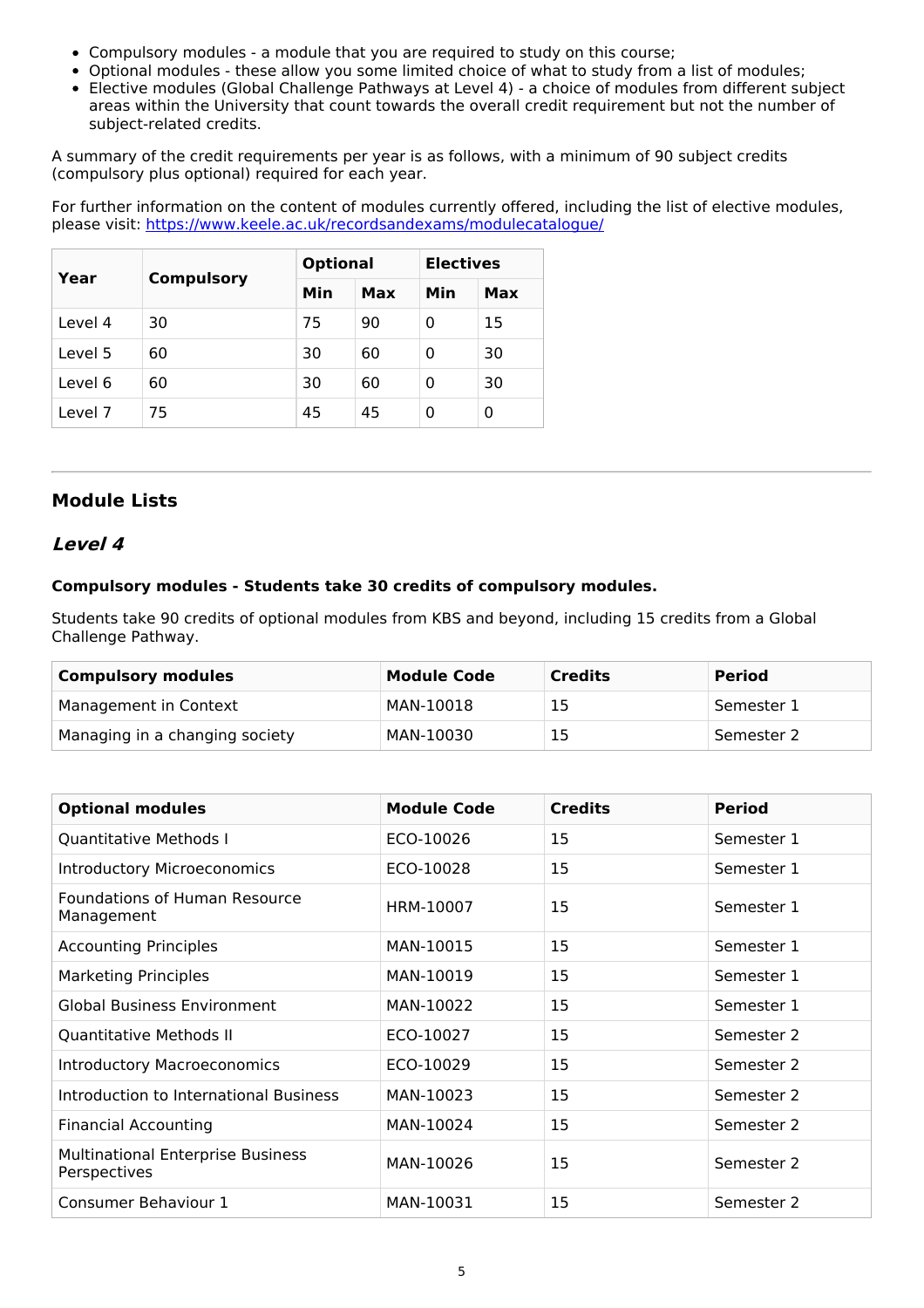### **Level 4 Module Rules**

Students are free to choose 90 optional credits from the Management pathways

1. ECO-10027 Quantitative Methods 2: prerequisite ECO-10026 Quantitative Methods 1

2. MAN-10024 Financial Accounting: prerequisite MAN-10015 Accounting Principles

3. MAN-10019 Marketing Principles: you will need to take this module if you want to take Digital and Marketing Communication (MAN- 20085) in year 2

4. MAN-10022 Global Business Environments OR MAN-10023 Introduction to International Business prerequisite for MAN-20084 Managing in the Multinational Corporation (year 2)

### **Additional optional modules: Languages and English for Academic Purposes**

Students on this programme will also be able to study language modules offered by the Language Centre, either as part of a Global Challenge Pathway or as optional modules, and may be able to achieve an enhanced degree title with the designation 'With (advanced) Competency in [language]', depending on the level of language attainment they achieve at Keele. For full details of how language modules can be accommodated within your programme of study, click

<https://www.keele.ac.uk/study/languagecentre/modernlanguages/enhanceddegreetitles/>

Students who are required to take an English for Academic Purposes (EAP) module as a result of their language competency test result will be required to pick this as their first option choice. NB: students can take an EAP module only with the approval of the English Language Programme Director and are not able to take any other Language module in the same academic year.

### **Global Challenge Pathways (GCPs) - Level 4 (year 1) students only**

Students at Level 4 in 2022/23 have the option of taking a Global Challenge Pathway, which includes one 15 credit module in each year of the degree. Global Challenge Pathways offer students the chance to fulfil an exciting, engaging route of interdisciplinary study. Choosing a pathway, students will be presented with a global issue or 'challenge' which directly relates to societal issues, needs and debates. They will be invited to take part in academic and external facing projects which address these issues, within an interdisciplinary community of students and staff. Students completing a Global Challenge Pathway will receive recognition on their degree certificate.

| <b>Digital</b><br><b>Futures</b>                    | The Digital Futures pathway offers you the opportunity to become an active contributor to<br>current debates, cutting-edge research, and projects with external partners, addressing<br>both the exciting potential and the challenges of disruptive digital transformation across<br>all spheres of life.<br>Part of a diverse and interdisciplinary pathway community, you will engage in exciting,<br>impactful collaborative project work in innovative formats. Engaged in real-world<br>scenarios, you will use digital technology and creativity to promote inclusive, empowering,<br>and sustainable change at local and global levels.<br>Module: A digital life: challenges and opportunities (GCP-10005) |
|-----------------------------------------------------|---------------------------------------------------------------------------------------------------------------------------------------------------------------------------------------------------------------------------------------------------------------------------------------------------------------------------------------------------------------------------------------------------------------------------------------------------------------------------------------------------------------------------------------------------------------------------------------------------------------------------------------------------------------------------------------------------------------------|
| <b>Climate</b><br>Change &<br><b>Sustainability</b> | Through the Climate Change & Sustainability pathway you will develop the skills,<br>understanding and drive to become agents of change to tackle climate change and wider<br>sustainability challenges.<br>You will work with international partners to explore climate change and sustainability in<br>different international contexts; lead your own projects to drive real change in your<br>communities; and be part of educating others to help achieve a more sustainable future.<br>Module: Climate Change & Sustainable Futures: Global Perspectives (GCP-<br>10009)                                                                                                                                       |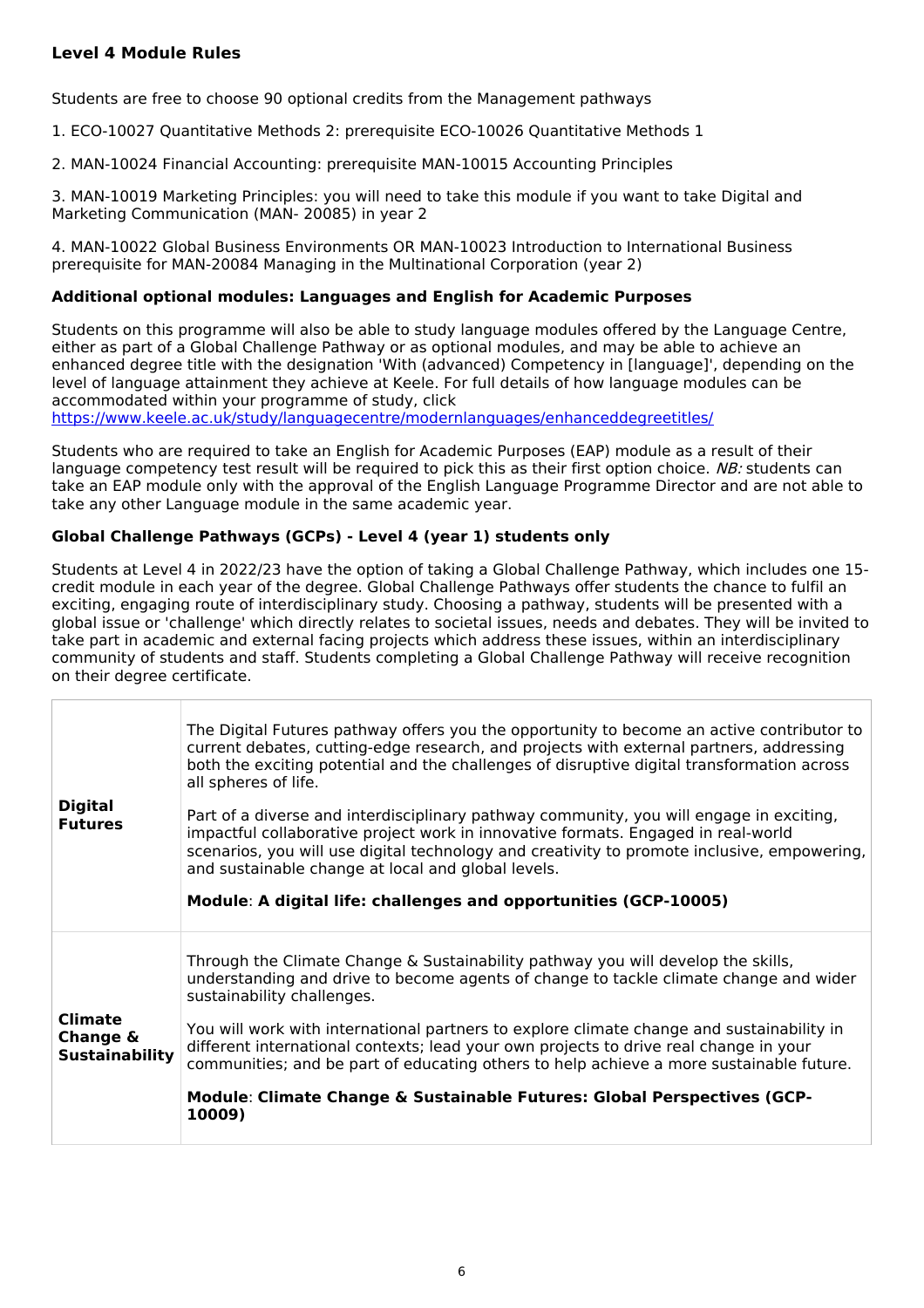| <b>Social Justice</b>                                   | Students on this pathway will embark on a reflective journey drawing upon decolonising,<br>feminist, and ethical perspectives on social justice, forging transformative outputs as<br>agents of change.<br>You will enter a dialogue with local, national, and international partners from Universities,<br>NGOs, International Human Rights Committees. You will engage with key societal<br>challenges, for example Covid 19 as a social crisis with impact on gender and racial<br>identities. The pathway will allow you to monitor and critically evaluate policies and<br>human rights treaties, and produce and disseminate digitally fluent, international and<br>sustainable project findings.<br>Module: Reflections on Social Injustices, Past and Present (GCP-10003)                                                                                                                                                                                                                                                                                                                              |
|---------------------------------------------------------|----------------------------------------------------------------------------------------------------------------------------------------------------------------------------------------------------------------------------------------------------------------------------------------------------------------------------------------------------------------------------------------------------------------------------------------------------------------------------------------------------------------------------------------------------------------------------------------------------------------------------------------------------------------------------------------------------------------------------------------------------------------------------------------------------------------------------------------------------------------------------------------------------------------------------------------------------------------------------------------------------------------------------------------------------------------------------------------------------------------|
| <b>Enterprise &amp;</b><br>the Future of<br>Work        | If we are to achieve the promise of Sustainable Development Goals, solve the climate<br>crisis and take advantage of the changes that the digital revolution provide, we need to<br>understand the power of enterprise and prepare for future contexts of work, creativity and<br>disruption.<br>Supporting you to be part of future-facing solutions, this pathway will give you the ability<br>to make judgements on the utilisation of resources, labour and capital. It will support you<br>in developing creative, original thinking, allowing you to collaborate on projects that<br>persuade and effect change, setting you up to thrive in future environments of work and<br>innovation.<br>Module: Enterprise and the Future of Work 1 (GCP-10007)                                                                                                                                                                                                                                                                                                                                                   |
| <b>Global Health</b><br><b>Challenges</b>               | By taking the global health challenge pathway you will develop solutions to improve the<br>health and quality of life for particular people and communities, engaging with these<br>groups to co-design interventions.<br>This pathway will provide you with skills that go beyond a focus on health and will allow<br>you to develop your ability to work in a team and lead change in society. The knowledge,<br>skills and work experience will complement your core degree and enhance your career<br>opportunities and graduate aspirations.<br>Module: Key concepts and challenges in global health (GCP-10001)                                                                                                                                                                                                                                                                                                                                                                                                                                                                                          |
| Languages &<br><b>Intercultural</b><br><b>Awareness</b> | By choosing modules from this pathway, will develop a practical knowledge of a specific<br>language, allowing you to graduate with an enhanced degree title, or develop skills to<br>teach English as a Foreign Language. You will meet and communicate with speakers<br>different linguistic and cultural communities, ranging from students at partner universities<br>in Japan and China, to refugees in Hanley, and develop an understanding of how<br>languages and cultures interact.<br>This pathway explores the power of language as a force both for breaking down and<br>building cultural and political barriers - words can be weapons as well as bridges. You will<br>examine how language is used, examine linguistic choices and how these impact on<br>intercultural understanding. Throughout the pathway we also examine the practice of<br>communication across cultural contexts, exploring cultural differences such as the<br>language of ethnicity and gender.<br>Modules: you will be able to select from either a Modern Language of your<br>choice OR Certificate in TESOL Level 1. |

### **Level 5**

## **Compulsory modules - Students take 60 credits of compulsory modules.**

Students must take the following units: MAN-20055 (15 credits) and MAN-20113 (15 credits).

Students must also take at least one of the following: MAN-20105 (60 credits), MAN-20107 (30 credits), MAN-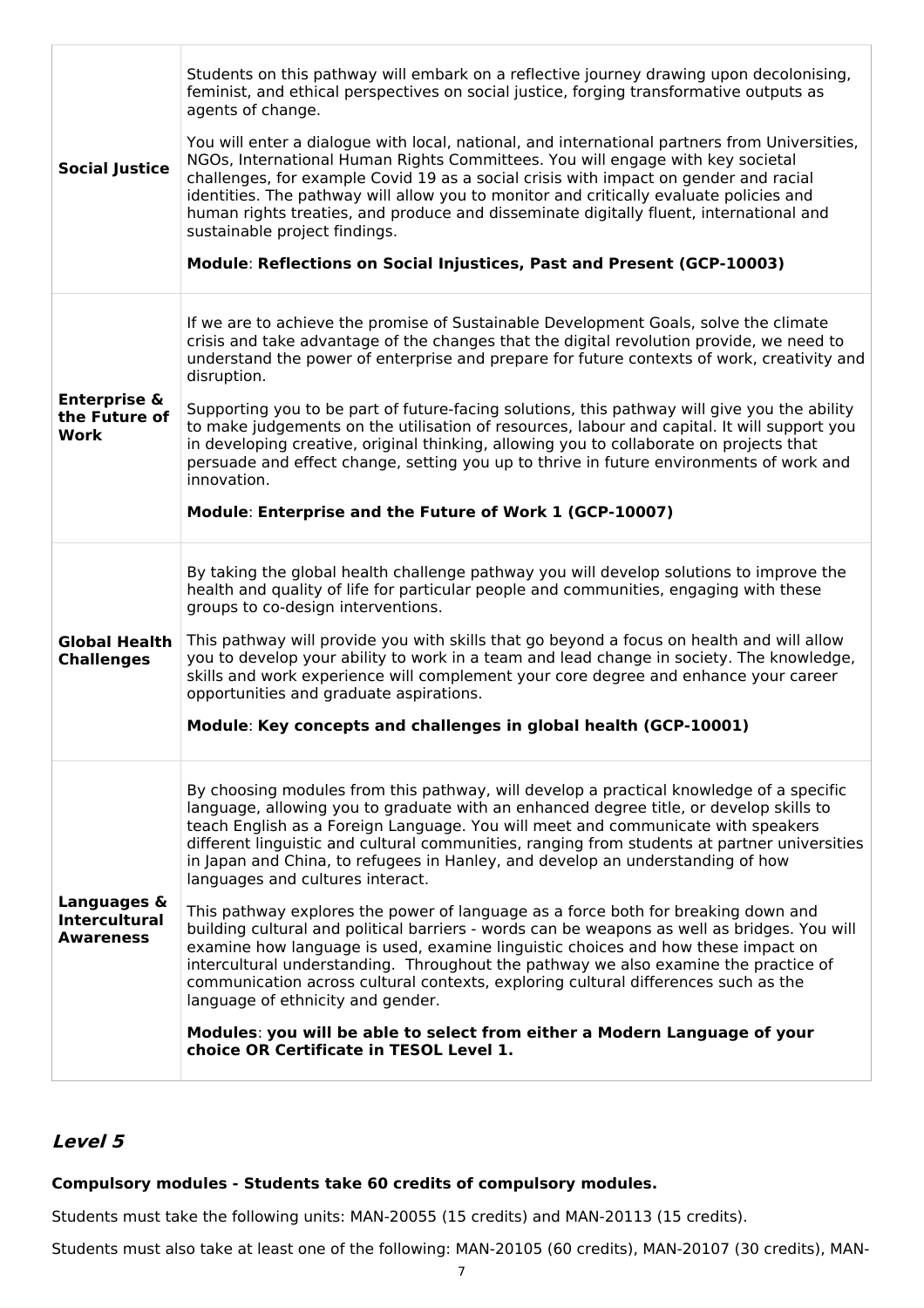20109 (30 credits), OR Semester-long Study Abroad. [For illustrative purposes (to indicate the split between compulsory and optional modules), only one of these options is listed as compulsory].

Note that students opting for either MAN-20105 (Placement) or semester-long study abroad will only take semester one modules. For example, this excludes modules that stretch over two semesters (e.g. HRM-20019).

Students can take up to 45 credits of optional modules from KBS and beyond, including a maximum of 30 credits from University elective modules and language modules.

Students can take one module from each business pathway per semester in years 2 and 3.

| <b>Compulsory modules</b>             | <b>Module Code</b> | <b>Credits</b> | <b>Period</b> |
|---------------------------------------|--------------------|----------------|---------------|
| Organisational Behaviour              | MAN-20055          | 15             | Semester 1    |
| Personal and Professional Development | MAN-20113          | 15             | Semester 1    |
| Entrepreneurship Project (Level 5)    | MAN-20109          | 30             | Semester 2    |

| <b>Optional modules</b>                                  | <b>Module Code</b> | <b>Credits</b> | <b>Period</b> |
|----------------------------------------------------------|--------------------|----------------|---------------|
| Intermediate Microeconomics                              | ECO-20046          | 15             | Semester 1    |
| Cost and Management Accounting                           | MAN-20049          | 15             | Semester 1    |
| Taxation                                                 | MAN-20054          | 15             | Semester 1    |
| Managing in the Multinational Corporation                | MAN-20084          | 15             | Semester 1    |
| <b>Consumer Behaviour 2</b>                              | MAN-20097          | 15             | Semester 1    |
| Developing Professional Knowledge and<br>Practice in HRM | HRM-20019          | 15             | Semester 1-2  |
| Contemporary Issues in Economics                         | ECO-20040          | 15             | Semester 2    |
| Introduction to Econometrics                             | ECO-20042          | 15             | Semester 2    |
| <b>Managing Human Resources</b>                          | HRM-20015          | 15             | Semester 2    |
| Intermediate Financial Accounting                        | MAN-20051          | 15             | Semester 2    |
| Operations and Quality Management                        | MAN-20053          | 15             | Semester 2    |
| Corporate Governance and Social<br>Responsibility        | MAN-20082          | 15             | Semester 2    |
| International Supply Chain Management                    | MAN-20083          | 15             | Semester 2    |
| Digital and Marketing Communications                     | MAN-20085          | 15             | Semester 2    |
| Social Enterprise and Alternative<br>Organising          | MAN-20093          | 15             | Semester 2    |
| Placement (Level 5)                                      | MAN-20105          | 60             | Semester 2    |
| Consultancy Project (Level 5)                            | MAN-20107          | 30             | Semester 2    |

#### **Level 5 Module Rules**

1. MAN-20084 Managing in the Multinational Corporation: prerequisite either Global Business Environments (MAN-10022) OR Introduction to International Business (MAN-10023)

2. MAN-20085 Digital and Marketing Communications: prerequisite MAN-10019 Marketing Principles

3. On the HRM pathway, students selecting HRM-20019 Developing Professional Knowledge and Practice in HRM cannot take HRM-20019 Employee Resourcing in semester one or HRM-20015 Managing Human Resources in semester two.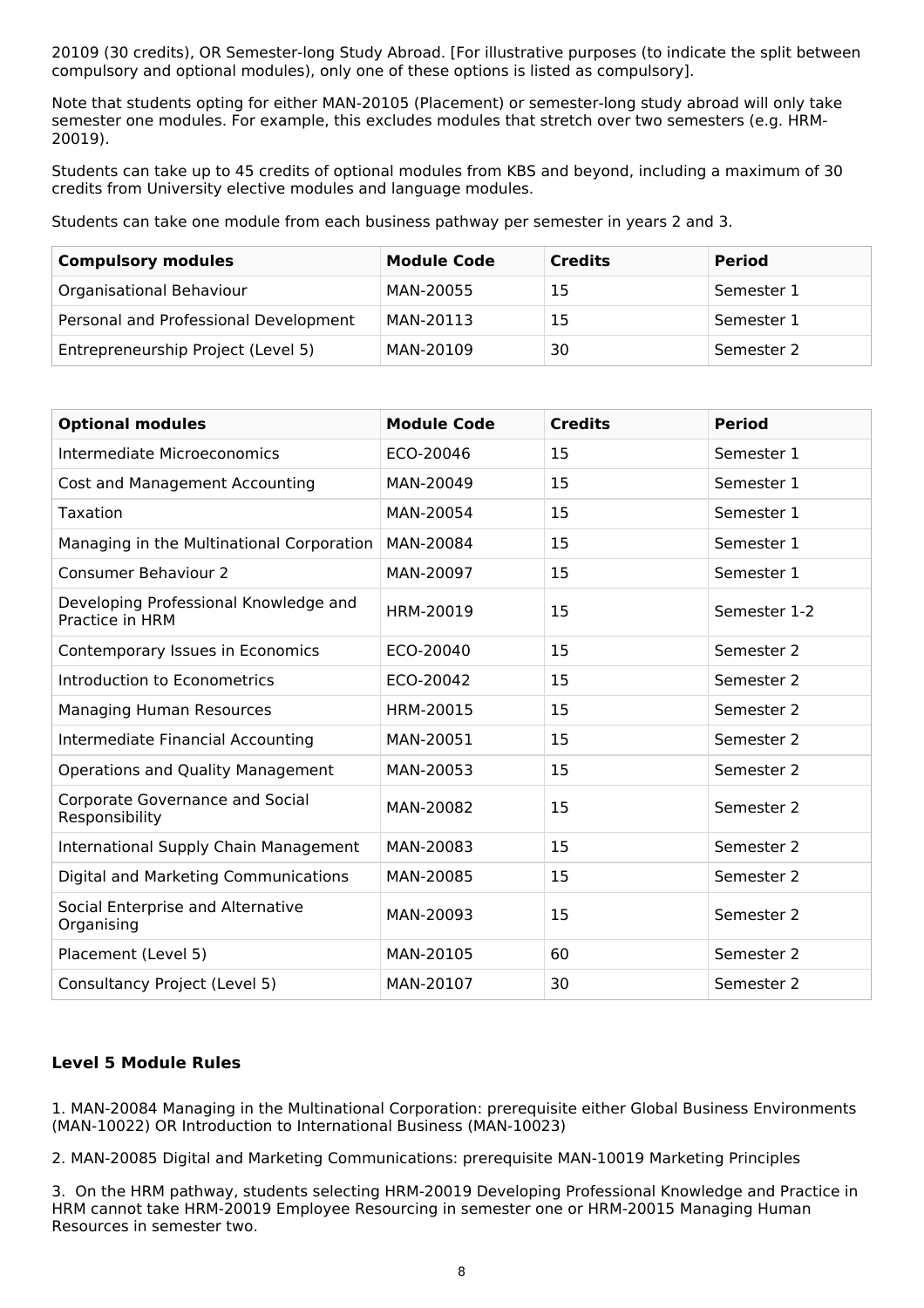4. On the Financial Accounting pathway, students can choose MAN-20049 Cost and Management Accounting OR MAN-20054 Taxation in semester one, and between MAN-20051 Intermediate Financial Accounting OR MAN-20082 Corporate Governance and Social Responsibility in semester two.

## **Level 6**

#### **Compulsory modules - Students take at least 60 credits of compulsory modules.**

Students must take MAN-30048 (15 credits).

Students must also take at least one of the following: MAN-30083 (60 credits), MAN-30081 (45 credits) or MAN-30079 (45 credits). [For illustrative purposes (to indicate the split between compulsory and optional modules), only one of these options is listed as compulsory].

Students can take up to 45 credits of optional modules from KBS and beyond, including a maximum of 30 credits from University elective modules and language modules.

Students can take one module from each business pathway per semester in years 2 and 3.

| <b>Compulsory modules</b>          | <b>Module Code</b> | <b>Credits</b> | <b>Period</b> |
|------------------------------------|--------------------|----------------|---------------|
| <b>Business Strategy</b>           | MAN-30048          | 15             | Semester 1    |
| Entrepreneurship Project (Level 6) | MAN-30079          | 45             | Semester 2    |

| <b>Optional modules</b>                           | <b>Module Code</b> | <b>Credits</b> | <b>Period</b> |
|---------------------------------------------------|--------------------|----------------|---------------|
| <b>Dynamic Macroeconomics</b>                     | ECO-30033          | 15             | Semester 1    |
| <b>Advanced Topics in Microeconomics</b>          | ECO-30047          | 15             | Semester 1    |
| <b>Employee Development</b>                       | HRM-30029          | 15             | Semester 1    |
| Pay and Performance Management                    | HRM-31119          | 15             | Semester 1    |
| <b>Advanced Financial Reporting</b>               | MAN-30041          | 15             | Semester 1    |
| <b>Management Accounting</b>                      | MAN-30045          | 15             | Semester 1    |
| <b>Contemporary Retail Environments</b>           | MAN-30053          | 15             | Semester 1    |
| <b>Comparative Business Cultures</b>              | MAN-30056          | 15             | Semester 1    |
| Marketing Insights - ISP                          | MAN-30058          | 15             | Semester 1    |
| Digital Marketing in Practice                     | MAN-30067          | 15             | Semester 1    |
| <b>Managing Diversity</b>                         | MAN-30037          | 30             | Semester 1-2  |
| Economic and Business Forecasting - ISP           | ECO-30043          | 15             | Semester 2    |
| Industrial Organisation                           | ECO-30046          | 15             | Semester 2    |
| Researching Contemporary Issues in HRM<br>$-$ ISP | HRM-31120          | 15             | Semester 2    |
| The Audit Framework                               | MAN-30039          | 15             | Semester 2    |
| <b>Advanced Management Accounting</b>             | MAN-30046          | 15             | Semester 2    |
| Contemporary Issues in Management                 | MAN-30047          | 15             | Semester 2    |
| Marketing and Globalisation                       | MAN-30060          | 15             | Semester 2    |
| Managing International Projects                   | MAN-30065          | 15             | Semester 2    |
| Enterprise Business Plan                          | MAN-30070          | 15             | Semester 2    |
| Consultancy Project (Level 6)                     | MAN-30081          | 30             | Semester 2    |
| Placement (Level 6)                               | MAN-30083          | 60             | Semester 2    |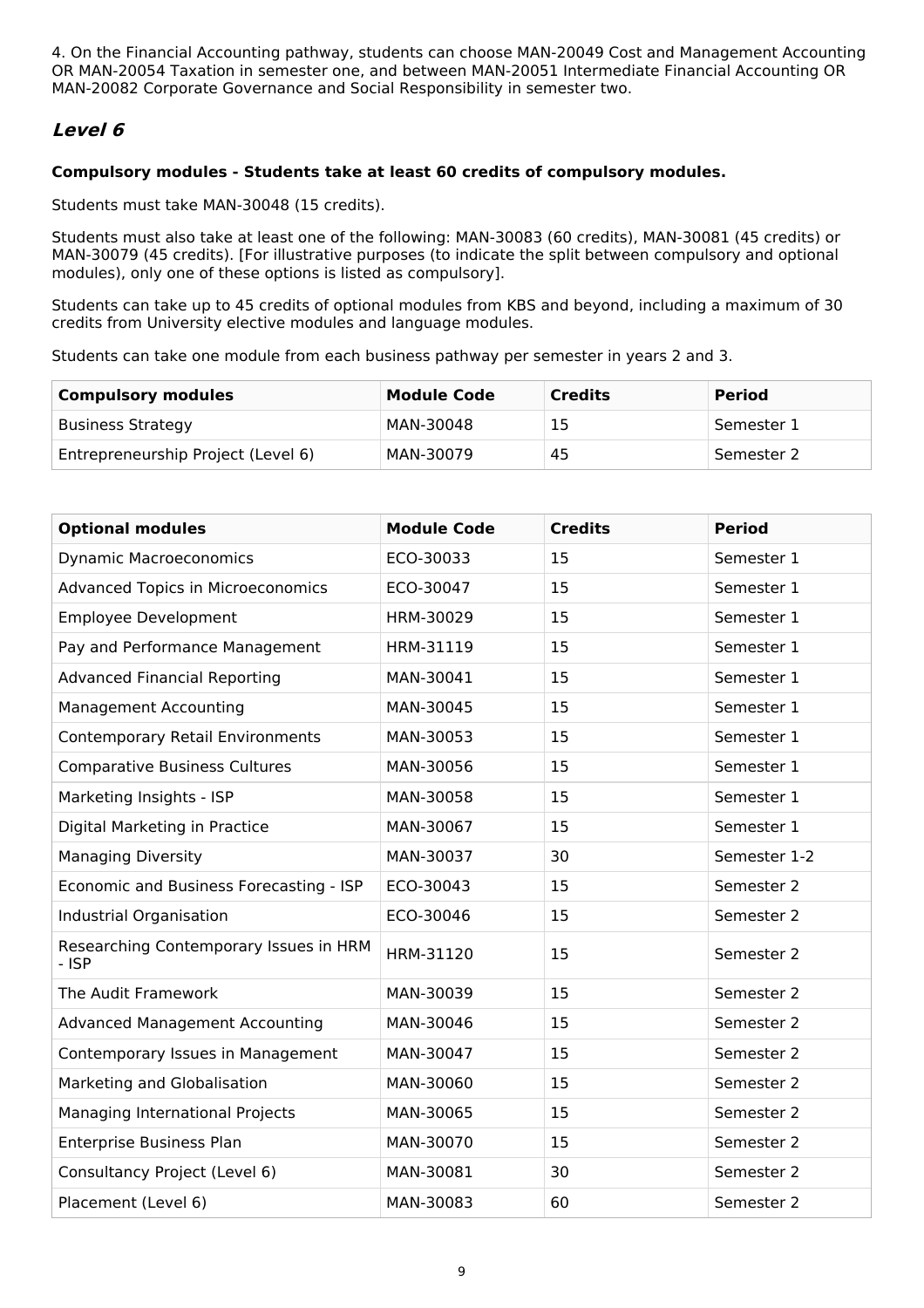### **Level 6 Module Rules**

1. Students taking MAN-30083 (Placement) or MAN-30077 (Study abroad) can only take first semester optional modules.

2. On the marketing pathway, students must choose between MAN-30053 Contemporary Retail Environments and MAN-30067 Digital Marketing in Practice in semester one, and between MAN30058 Marketing Insights and MAN-30060 Marketing and Globalisation in semester two.

3. On the HRM pathway, students choose between HRM-30029 Employee Development and HRM-31119 Pay and Performance in semester one.

4. On the Financial Accounting pathway, students must choose between MAN30041 Advanced Financial Reporting and MAN30045 Management Accounting in semester one, and between MAN-30039 The Audit Framework and MAN-30046 Advanced Management Accounting in semester two.

5. On the Economics pathway, students must choose between ECO-30033 Dynamic Macroeconomics and ECO-30047 Advanced Microeconomics in semester one, and between ECO-30043 Economic and Business Forecasting and ECO-30046 Industrial Organisation in semester two.

## **Level 7**

#### **Compulsory modules - Students take 75 credits of compulsory modules.**

Students must take MAN-40056 (15 credits) and MAN-40172 (60 credits)

| <b>Compulsory modules</b> | <b>Module Code</b> | <b>Credits</b> | <b>Period</b> |
|---------------------------|--------------------|----------------|---------------|
| Leadership                | MAN-40056          | 15             | Semester 1    |
| Dissertation/Project      | MAN-40172          | 60             | Semester 1-2  |

| <b>Optional modules</b>                              | <b>Module Code</b> | <b>Credits</b> | <b>Period</b> |
|------------------------------------------------------|--------------------|----------------|---------------|
| Performance Management                               | ACC-40006          | 15             | Semester 1    |
| Professional Skills and Practice in HRM              | HRM-40041          | 15             | Semester 1    |
| International Strategic Management                   | MAN-40116          | 15             | Semester 1    |
| <b>Contemporary Marketing Research</b>               | MAN-40122          | 15             | Semester 1    |
| <b>Multinational Accounting and Control</b>          | ACC-40002          | 15             | Semester 2    |
| <b>Employee Relations and Reward</b>                 | HRM-40045          | 15             | Semester 2    |
| Entrepreneurship                                     | MAN-40018          | 15             | Semester 2    |
| Creativity and Personal Development                  | MAN-40058          | 15             | Semester 2    |
| Contemporary Challenges in Global<br><b>Business</b> | MAN-40118          | 15             | Semester 2    |
| <b>Branding</b>                                      | MAN-40126          | 15             | Semester 2    |

## **9. Final and intermediate awards**

Credits required for each level of academic award are as follows: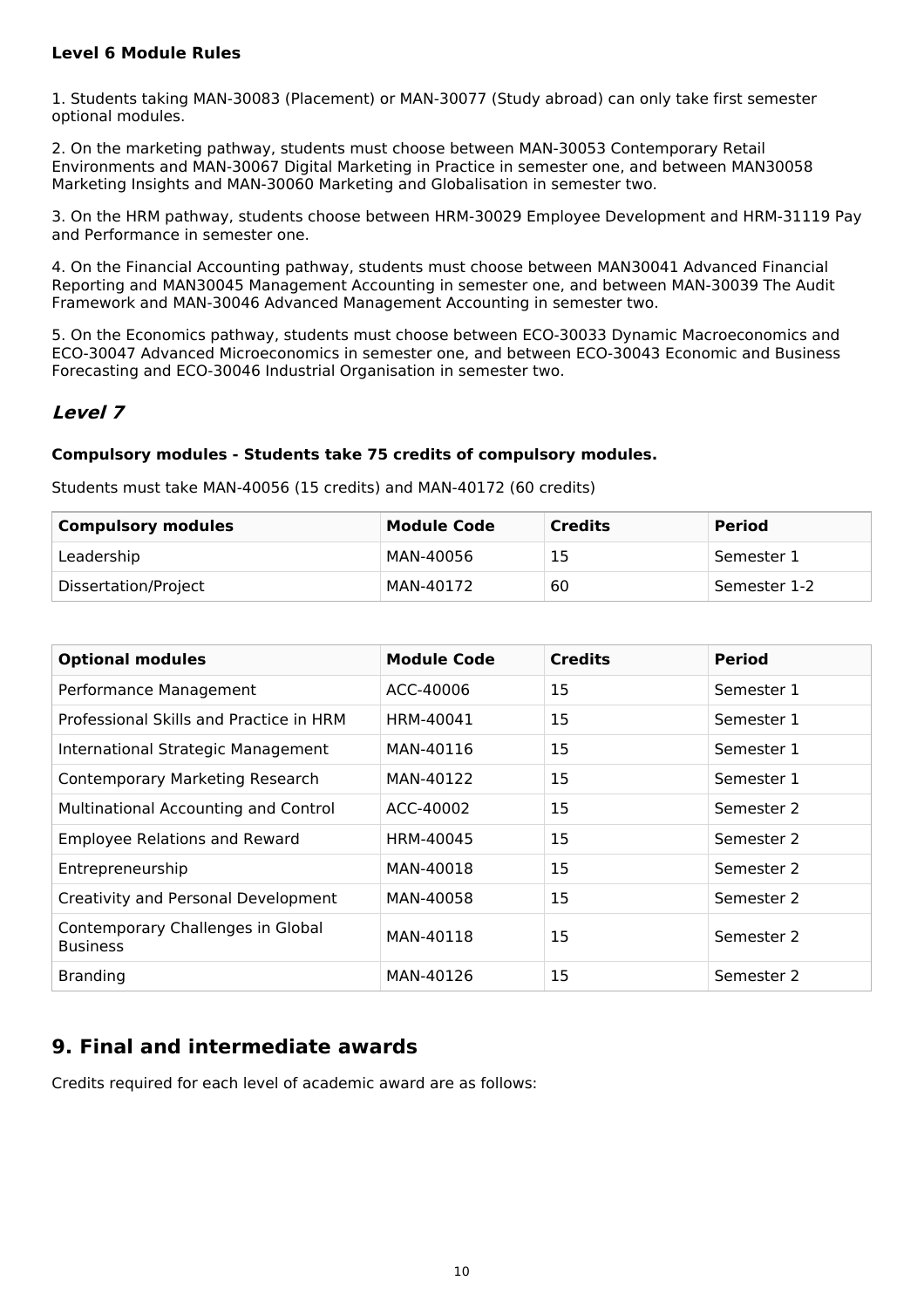| Master's<br><b>Degree</b>                           | 480<br>$c$ redits $\vert$ | You will require at least 120 credits at levels 4, 5, 6 and 7<br>You must accumulate at least 360 credits in your main subject (out of 480 credits<br>overall) to graduate with a named single honours degree in this subject.                                                                    |  |
|-----------------------------------------------------|---------------------------|---------------------------------------------------------------------------------------------------------------------------------------------------------------------------------------------------------------------------------------------------------------------------------------------------|--|
| <b>Honours</b><br><b>Degree</b>                     | 360<br>credits            | You will require at least 120 credits at levels 4, 5 and 6<br>You must accumulate a minimum of 270 credits in your main subject (out of 360<br>credits overall), with at least 90 credits in each of the three years of study, to<br>graduate with a named single honours degree in this subject. |  |
| Diploma in<br>Higher<br><b>Education</b>            | 240<br>$c$ redits $\vert$ | You will require at least 120 credits at level 4 or higher and at least 120 credits at<br>level 5 or higher                                                                                                                                                                                       |  |
| <b>Certificate</b><br>in Higher<br><b>Education</b> | 120<br>credits            | You will require at least 120 credits at level 4 or higher                                                                                                                                                                                                                                        |  |

## **10. How is the Programme Assessed?**

The wide variety of assessment methods used on this programme at Keele reflects the broad range of knowledge and skills that are developed as you progress through the degree programme. Teaching staff pay particular attention to specifying clear assessment criteria and providing timely, regular and constructive feedback that helps to clarify things you did not understand and helps you to improve your performance. The following list is representative of the variety of assessment methods used on your programme:

- Essays, including those based on case study material, test the quality and application of subject knowledge. In addition, they allow students to demonstrate their ability to carry out basic research and to communicate their ideas effectively in writing in an appropriate scholarly style using the Harvard, or recognised alternative, system of referencing.
- Management reports test a student's knowledge of different research methodologies and the limits and provisional nature of knowledge. They also enable students to demonstrate their ability to formulate research questions and to answer them using an appropriate strategy.
- Class tests taken either conventionally or online via the Keele Learning Environment (KLE) as Computer based tests assess your subject knowledge and your ability to apply it in a more structured and focused way compared to essays
- Final examinations, in different formats, test your knowledge and understanding of the module. Examinations may consist of essay, short answer, multiple choice questions and computational answers depending on the module
- Individual report, where you produce a document that sets out your response to the task, including your recommendations and conclusions
- Oral presentations assess a student's subject knowledge and understanding. They also test the ability to work effectively as members of a team, to communicate what they know orally and visually, and to reflect on these processes as part of their own personal development.
- Portfolios, for example on the entrepreneurship module, where you assemble pieces of work to demonstrate your engagement with and understanding of a topic, either individually or in a group
- Consultancy projects and Work Placement reports test a student's ability to work independently and with business clients on a project of benefit to the organisation. In doing so, the student will develop an appropriate research methodology and demonstrate mastery of the subject by applying to a business context. Through the final report and presentation, the student will demonstrate the ability to draw together all the strands of a particular argument into the approach to the solution to a business problem.
- Dissertations test a student's ability to work independently, to formulate a research topic and questions, to develop an appropriate research methodology, and to demonstrate mastery of the topic through a critical engagement with the literature, the quality of its presentation and the ability to draw together all the strands of a particular argument into the approach to the solution to an academic question.

Marks are awarded for summative assessments designed to assess your achievement of learning outcomes. You will also be assessed formatively to enable you to monitor your own progress and to assist staff in identifying and addressing any specific learning needs. Feedback, including guidance on how you can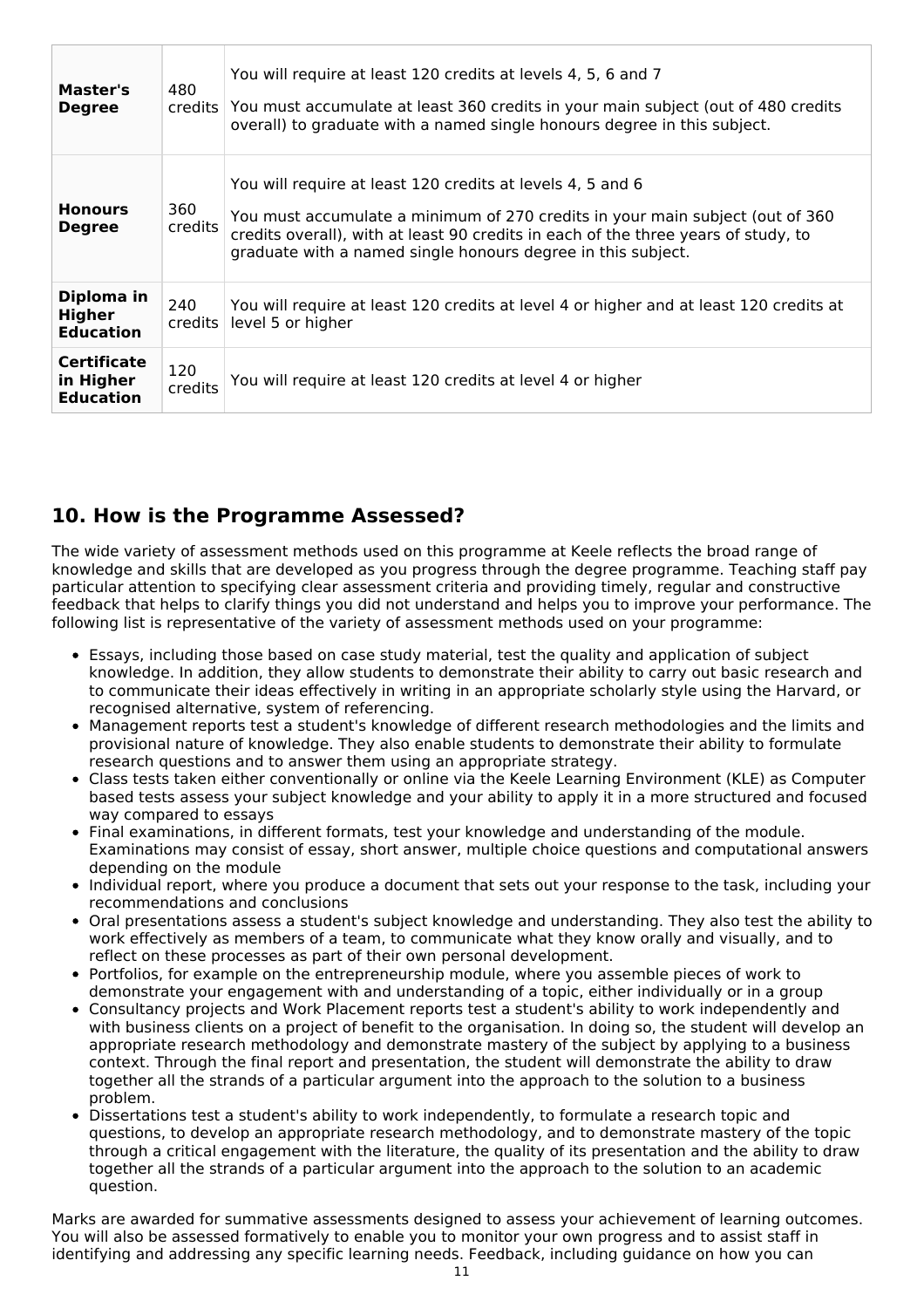improve the quality of your work, is also provided on all summative assessments within three working weeks of submission, unless there are compelling circumstances that make this impossible, and more informally in the course of tutorial and seminar discussions.

## **11. Contact Time and Expected Workload**

This contact time measure is intended to provide you with an indication of the type of activity you are likely to undertake during this programme. The data is compiled based on module choices and learning patterns of students on similar programmes in previous years. Every effort is made to ensure this data is a realistic representation of what you are likely to experience, but changes to programmes, teaching methods and assessment methods mean this data is representative and not specific.

Undergraduate courses at Keele contain an element of module choice; therefore, individual students will experience a different mix of contact time and assessment types dependent upon their own individual choice of modules. The figures below are an example of activities that a student may expect on your chosen course by year stage of study. Contact time includes scheduled activities such as: lecture, seminar, tutorial, project supervision, demonstration, practical classes and labs, supervised time in labs/workshop, fieldwork and external visits. The figures are based on 1,200 hours of student effort each year for full-time students.

### **Activity**

|                     | <b>Scheduled learning and teaching</b><br>activities | <b>Guided independent</b><br><b>Study</b> | <b>Placements</b> |
|---------------------|------------------------------------------------------|-------------------------------------------|-------------------|
| Year 1 (Level<br>4) | 18%                                                  | 82%                                       | $0\%$             |
| Year 2 (Level<br>5) | 16%                                                  | 84%                                       | $0\%$             |
| Year 3 (Level<br>6) | 15%                                                  | 85%                                       | $0\%$             |
| Year 4 (Level<br>7) | 10%                                                  | 90%                                       | $0\%$             |

## **12. Accreditation**

This programme does not have accreditation from an external body.

## **13. University Regulations**

The University Regulations form the framework for learning, teaching and assessment and other aspects of the student experience. Further information about the University Regulations can be found at: <http://www.keele.ac.uk/student-agreement/>

If this programme has any exemptions, variations or additions to the University Regulations these will be detailed in an Annex at the end of this document titled 'Programme-specific regulations'.

## **14. Other Learning Opportunities**

The Integrated Masters in Management offers opportunities for experiential learning. Students have the opportunity to choose from a selection of a semester abroad, placement, entrepreneurship project, and consulting project. Students will discuss these options with the Programme Director as part of the second year 'Personal and Professional Development' module.

### **Study abroad (semester)**

Students on the programme have the potential opportunity to spend a semester abroad in their second year studying at one of Keele's international partner universities.

Exactly which countries are available depends on the student's choice of degree subjects. An indicative list of countries is on the website (http://www.keele.ac.uk/studyabroad/partneruniversities/); however this does not guarantee the availability of study in a specific country as this is subject to the University's application process for studying abroad.

No additional tuition fees are payable for a single semester studying abroad but students do have to bear the